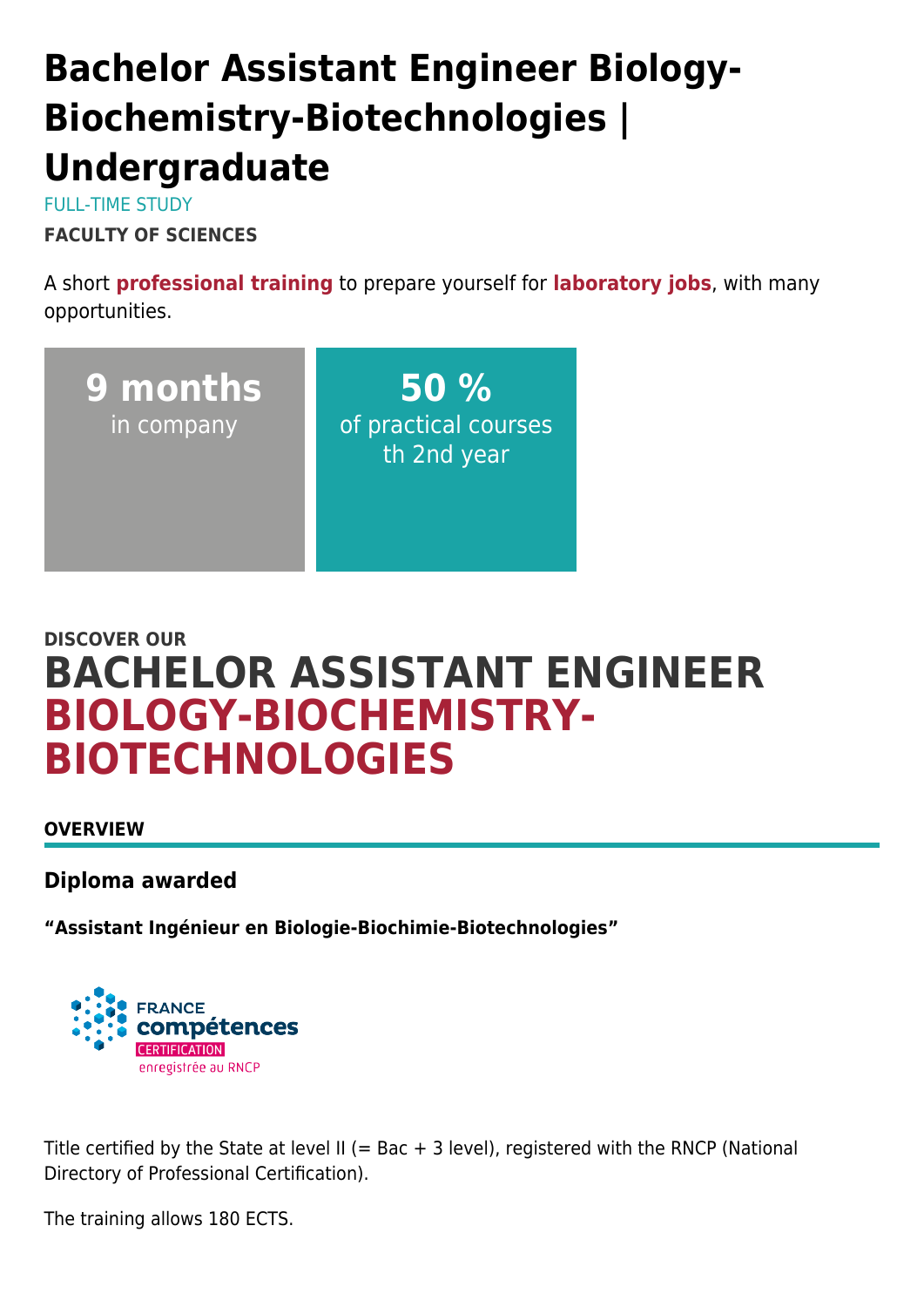Double degree possible

### **"Licence générale Sciences, technologies, santé ; mention Sciences et technologies ; parcours Biologie et Biotechnologies"**

National Diploma issued by CNAM Rhône-Alpes.

le cnam Auvergne - Rhône-Alpes

# **Studying in Nîmes**

The 1st and 2nd years of training for the BACHELOR Assistant Engineer can be completed at the Emmanuel D'Alzon Institute in Nîmes. The third year of training must be completed in Lyon.

### **INTERNATIONAL**

### **Going international**

An international stay is possible during this training:

- during one of the internships (4 months or 5 months)
- in a semester of study at a partner university (semester 6 at the end of the 3rd year)

### **INTERNSHIP AND WORK-STUDY PROGRAM**

### **Missions in company**

The course includes at least 9 months in business:

- Year 2: 4 months internship in a laboratory
- Year 3: 5 months internship in a laboratory or 7 months in a company (work-study program)

These two courses each have a fairly long duration, which allows you:

- to be entrusted with a real project (no observation internship)
- to go abroad for those who wish: almost 50% of BACHELOR students choose to do at least one internship abroad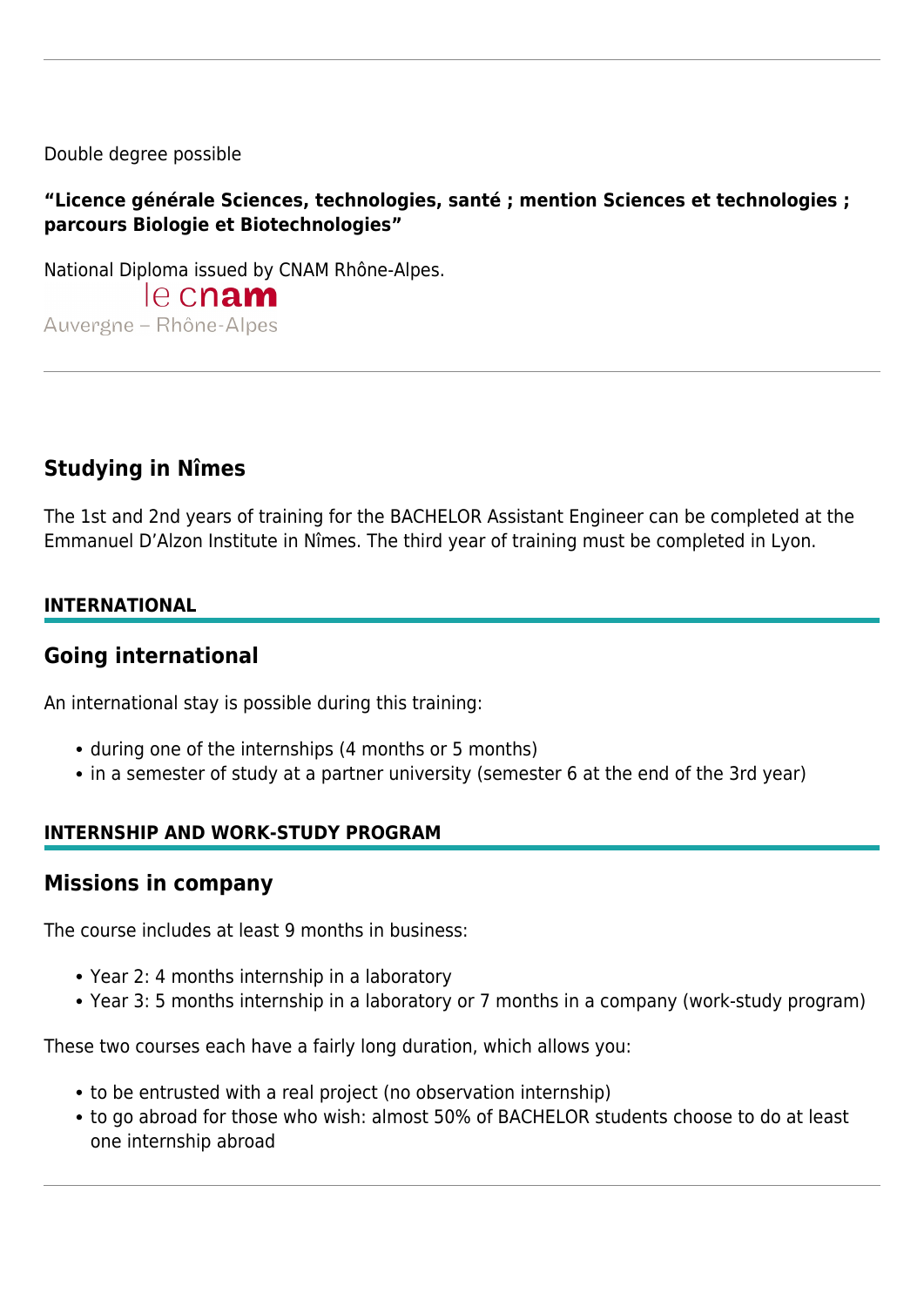# **Work-study program**

Year 3 can be followed on a work-study program, the choice is made during the 2nd year.

### **AFTER THE TRAINING**

### **Skills implemented by the Assistant Engineer**

The Assistant Engineer in Biology-Biochemistry-Biotechnologies is a versatile senior technician in the different fields of life sciences (biology, biochemistry, bacteriology, virology, immunology, cell culture, process engineering …).

He is the direct contact for the engineer or researcher in the team. He is called upon to implement protocols to carry out analyzes and preparations, to analyze and manage the results obtained, to maintain the equipment in his laboratory, to manage stocks …

He must master the scientific fundamentals of his activity and implement them independently.

### **Employment**

- 54% hiring upon leaving, 78% hiring after 3 months, 95% hiring within 6 months
- 78% hiring within the ESTBB network
- 22 to 25K € salary for the first jo

# **Continuation of study**

50 to 60% of each promotion continue their studies.

The training allows further studies. In addition, it is possible to validate in double degree "Biology and Biotechnologies", to facilitate the pursuit of studies.

### **What further studies possible?**

- Years 4 and 5 of the ESTBB "Biotechnology Manager" training, with a choice of 5 specializations
- Masters (in Life Sciences, Medicine Sciences Health, Quality …)
- Engineering schools (Industrial biology, biotechnology, agronomy …

# **Why integrate the Bachelor Assistant Engineer in**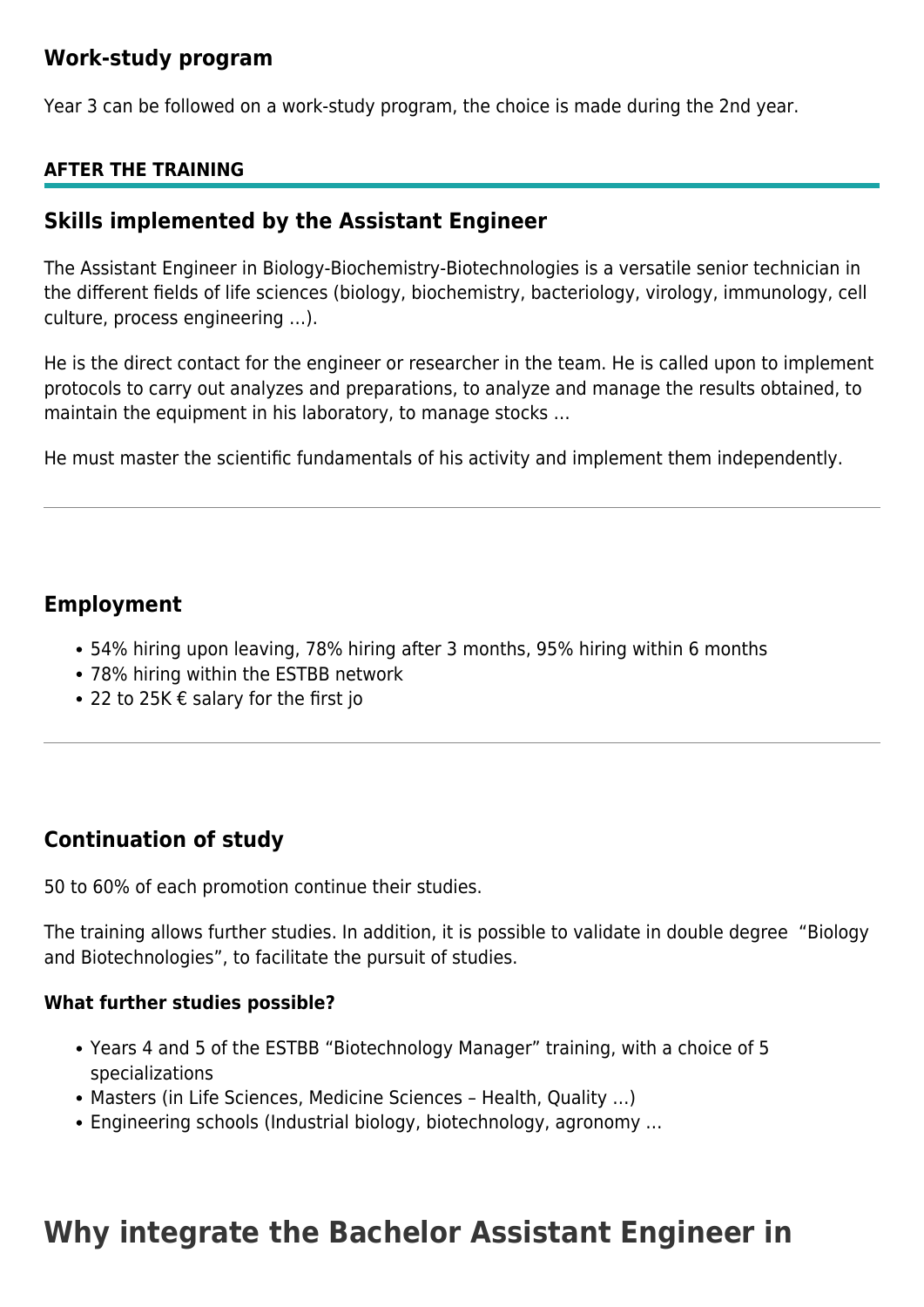# **Biology-Biochemistry-Biotechnologies?**

**Long internships, to be entrusted with real projects**

**13 teaching laboratories, with high-tech equipment**

**Small class, personalized follow-up, good professional integration right out**

# **DISCOVER THE PROGRAM DETAILED**

### **BACHELOR YEAR 1**

#### SEMESTER 1

Year 1 is devoted to the establishment of the scientific base and methodological tools for successful studies in higher education.

- Biology modules: 12 ECTS
- Chemistry modules: 10 ECTS
- Mathematical and physical tools: 5 ECTS
- Transversal skills, English, personal development: 3 ECTS

#### SEMESTER 2

- Biology modules: 12 ECTS
- Chemistry modules: 7 ECTS
- Mathematical and physical tools: 5 ECTS
- Transversal skills, English, personal development: 6 ECTS

### **BACHELOR YEAR 2**

#### SEMESTER 3

Year 2 is devoted to the acquisition of the profession in the laboratory, with almost 50% of TP in the year.

- Biology modules: 12 ECTS
- Biochemistry modules: 10 ECTS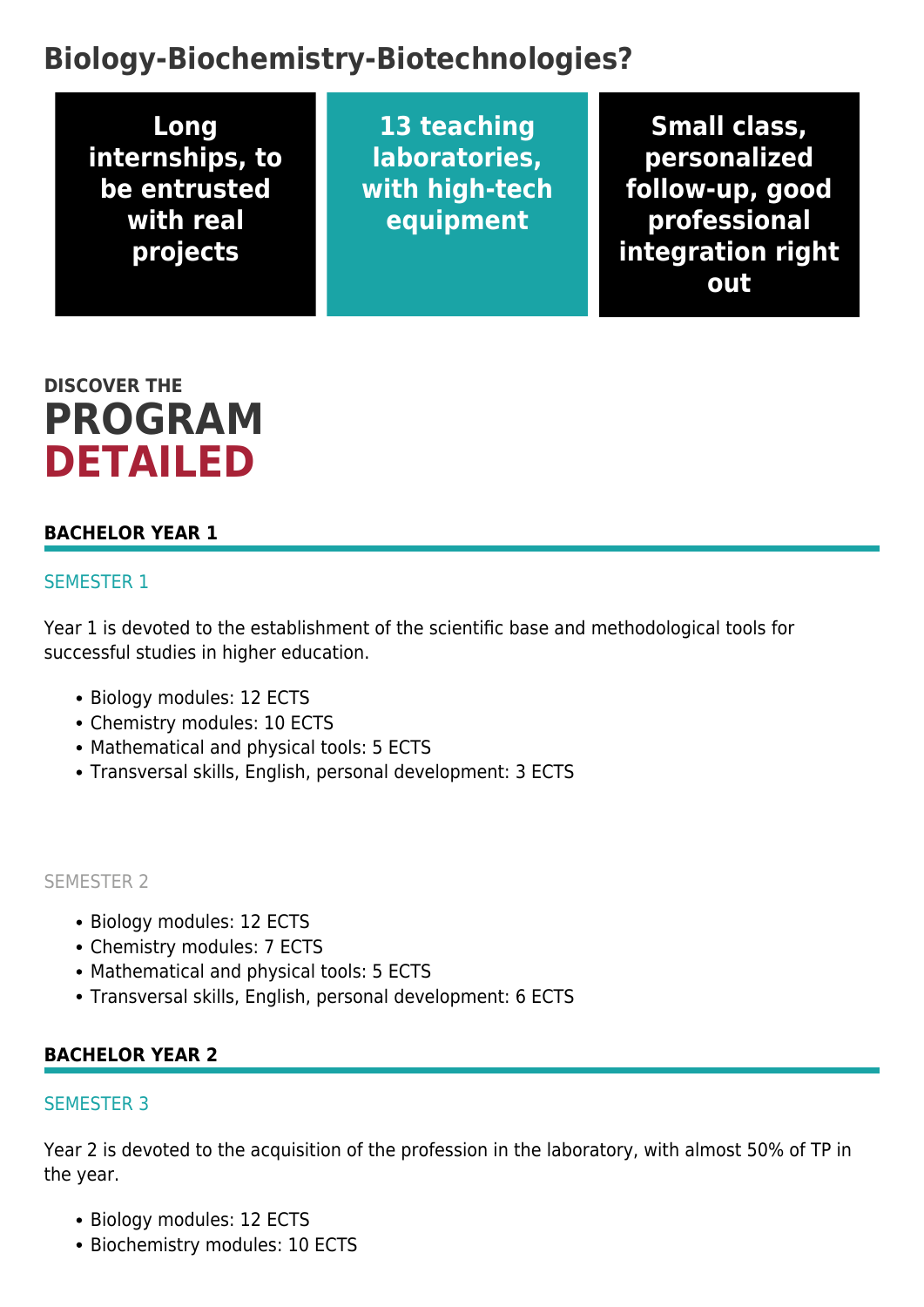- Mathematical and physical tools: 5 ECTS
- Transversal skills, English, personal development: 3 ECTS

### SEMESTER 4

- Biology modules: 11 ECTS
- Biochemistry modules: 5 ECTS
- Transversal skills, English, personal development: 4 ECTS
- Internship (4 months): 10 ECTS

It is possible to carry out this internship in an international partner laboratory.

# **BACHELOR YEAR 3**

# SEMESTER 5

- Biology modules: 8 ECTS
- Scientific written communication: 10 ECTS
- Company knowledge and global case study: 11 ECTS
- Transversal skills, English, personal development: 1 ECTS

# SEMESTER 6

- Biology modules: 12 ECTS
- Professional project: 2 ECTS
- Internship (5 months): 16 ECTS

It is possible to follow this semester in an international partner university.